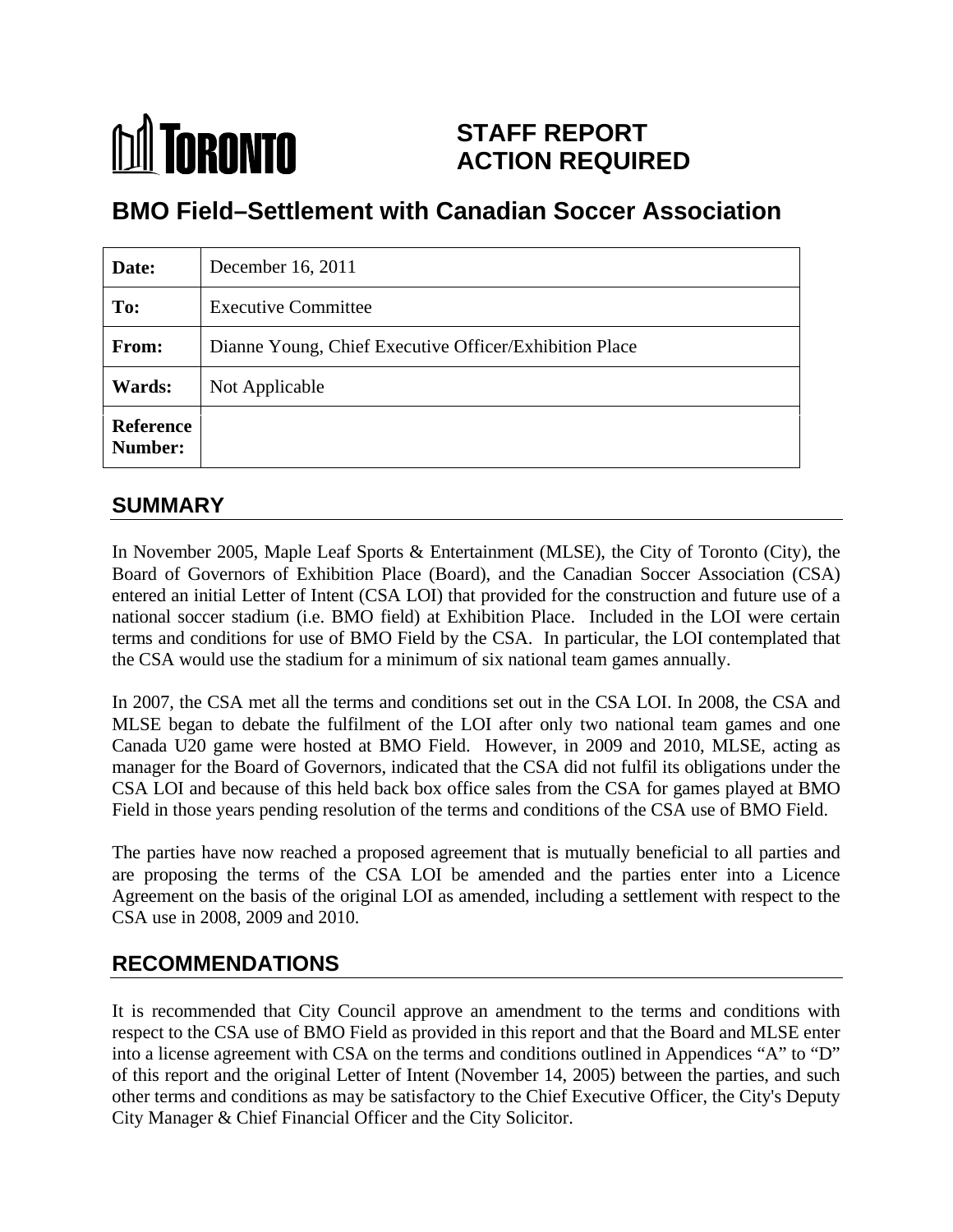### **FINANCIAL IMPACT**

Approval of the proposed modifications to the CSA LOI will result in a net positive income stream to BMO Field of \$442,300 for the year-end 2011 related to amounts owing from CSA for the years 2009 and 2010.

With respect to future financial impacts, the proposed amendments will be positive for BMO Field / Exhibition Place when compared to the potential revenues to be received by BMO Field under the existing terms of the CSA LOI in years where the CSA fails to meet its minimum ticket sale commitment. In future years where the CSA does meet the minimum ticket sale commitment, there will be no negative impact to BMO Field / Exhibition Place when the amended terms are compared to the potential revenues under the existing CSA LOI.

### **DECISION HISTORY**

At its meeting of December 16, 2011, the Board of Governors of Exhibition Place considered subject report and recommend it for approval by City Council.

### **ISSUE BACKGROUND**

From the standpoint of MLSE / Exhibition Place, the CSA received favourable terms in the original CSA LOI based on fulfilling a minimum commitment of playing six national team games at BMO Field annually. The view of the CSA is that it could not meet the six game commitment agreed to in the CSA LOI on a consistent basis and that it may only reach the six games requirement every four years during World Cup Qualifiers. Because of this reality, the parties have worked together to resolve the disagreement and have proposed a realistic annual commitment based on fulfilling a minimum attendance guarantee rather than the number of games annually. These amendments to the CSA LOI would result in more revenues for BMO Field should the CSA not meet the proposed guarantee.

#### Existing CSA LOI Terms

The current CSA LOI as approved by Council in 2005 provided for a number of agreements between the City, the Board, MLSE and the CSA with respect to the construction and use of the national soccer stadium at Exhibition Place.

In summary, the contemplated arrangement was that MLSE would construct and manage the stadium as manager for the Board/City. The Toronto FC and CSA would have rights of use of the stadium for soccer games/events, and rights would also be reserved for community use (50% of available time), the CNE and other major events (e.g. Olympics, World's Fair, Honda Indy). The City, provincial government, federal government and MLSE all made financial contributions to the construction of the stadium. Under the financial arrangements, the City and MLSE would share both the operating obligations and revenues generated by the stadium. The City and provincial and federal governments required the use of the stadium for community purposes as well as for professional soccer games.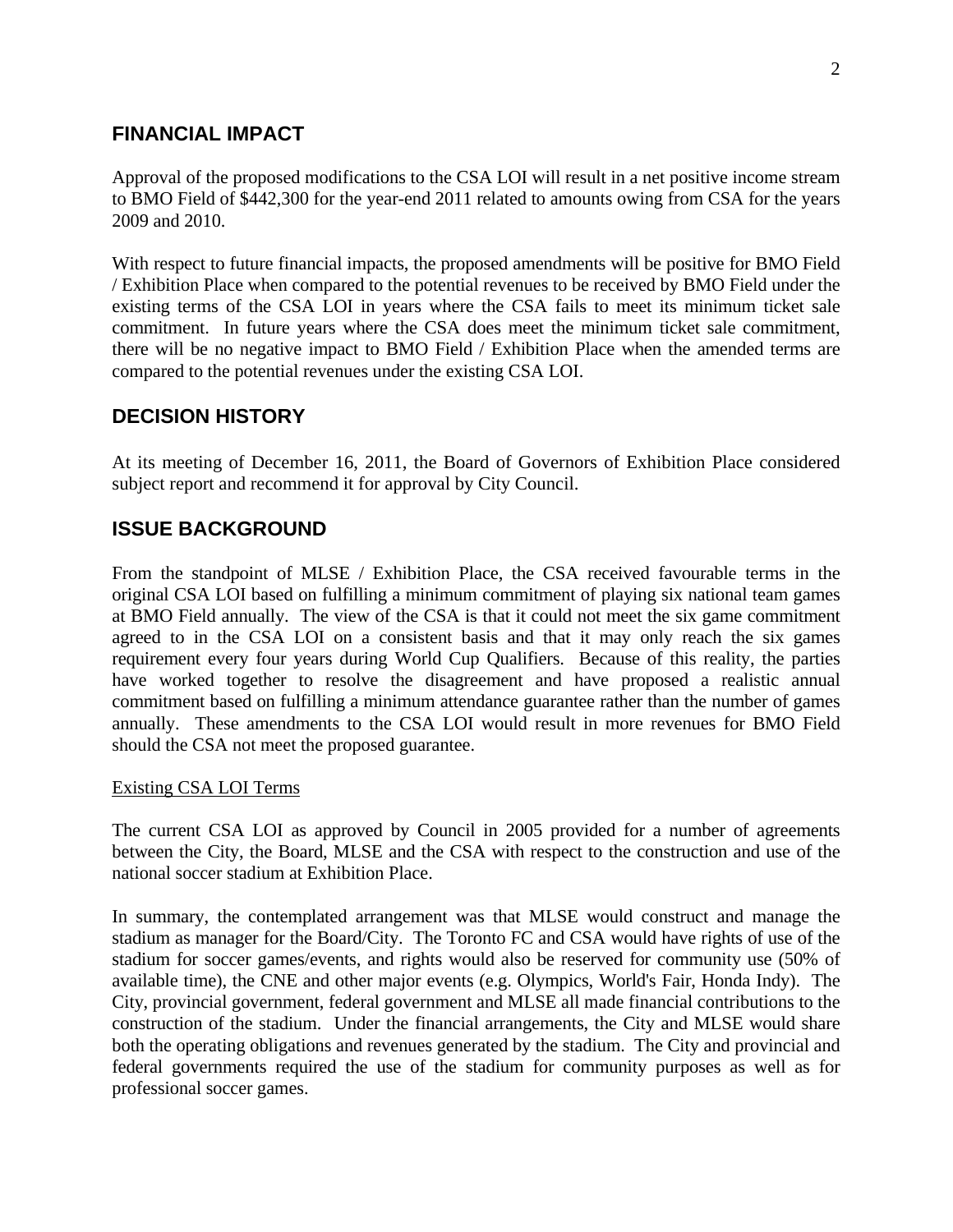The CSA, which helped to facilitate the political approvals for the project, was provided with the rights of use as described above and was also given the opportunity to share in stadium "excess cash flow", after satisfaction of any operating cost and capital contributions made by the City/MLSE. The CSA's participation would at that point be 33% of any remaining excess cash flows, with the remaining portion (67%) to be shared between the City and MLSE. The original LOI also provides that the CSA would receive the following from all CSA events: 45% of the Capital Replacement Fund (CRF) surcharges on tickets to CSA events; 25% of gross food and beverage revenue; and 85% of gross merchandise revenue. These terms are contained in Appendix "E" to this report.

Section 5(b) of the CSA LOI also states that the CSA would pay 7% of all gate receipts from all CSA events to BMO Field and that these user fees will be included as revenue for BMO Field operations. Section 5(b) also indicates that CSA would host "a minimum of six (6) national team games annually" at BMO Field.

In 2009, the CSA only played one national team game at BMO Field and this caused MLSE, on its own behalf and as manager of the facility for the Board/City, to seek a financial penalty for the five remaining games needed to reach the minimum annual commitment under the CSA LOI. In 2010 the CSA only played two games at BMO Field, causing MLSE to seek an additional financial penalty for the un-played games. MLSE has withheld \$442,300 in payments to the CSA pending the 2009 and 2010 settlements that have been in dispute. The CSA had argued that non-national team games such as the Nutrilite Canadian Championship (NCC) matches should be included towards the six games commitment because the CSA controls the commercial rights to the tournament.

#### Proposed Amendments

The proposed agreement as set out in Appendix "A" to this report includes amendments to the CSA LOI with respect to the financial terms and confirms the requirement for the execution of the outstanding long form agreement between the CSA and the Board. The proposal includes three tiers of financial terms based on the number of tickets sold by replacing the minimum number of games requirements with an annual "minimum attendance commitment" based on attendance at "CSA Qualifying Events" as defined in Appendix "A".

The per game revenues which the CSA was to receive under the original CSA LOI would be adjusted based on three "tiers" of minimum attendance levels as per the chart included in Appendix "B". The original percentages would not be applied unless the CSA reaches Tier <sup>3</sup> of the financial terms (as outlined below) based on a minimum attendance of 46,001 paid in a given year.

In the event that the lowest minimum attendance level (i.e. 16,000 paid tickets) is not met, the CSA shall be required to make a financial contribution to the stadium in an amount equal to the difference between the actual attendance figure and the minimum threshold based on a ticket value of \$6.00, increased annually by the increase in the applicable C.P.I. Should the stadium achieve an excess cash flow in any year in which the CSA is required to make a contribution, the CSA shall be entitled to participate solely in that year to the extent of 15% of excess cash flow (as defined in the original CSA LOI) up to the amount of its financial contribution for that year. In years where the CSA has greater than 16,000 paid tickets the CSA participation in excess cash flow falls under the same terms as the LOI.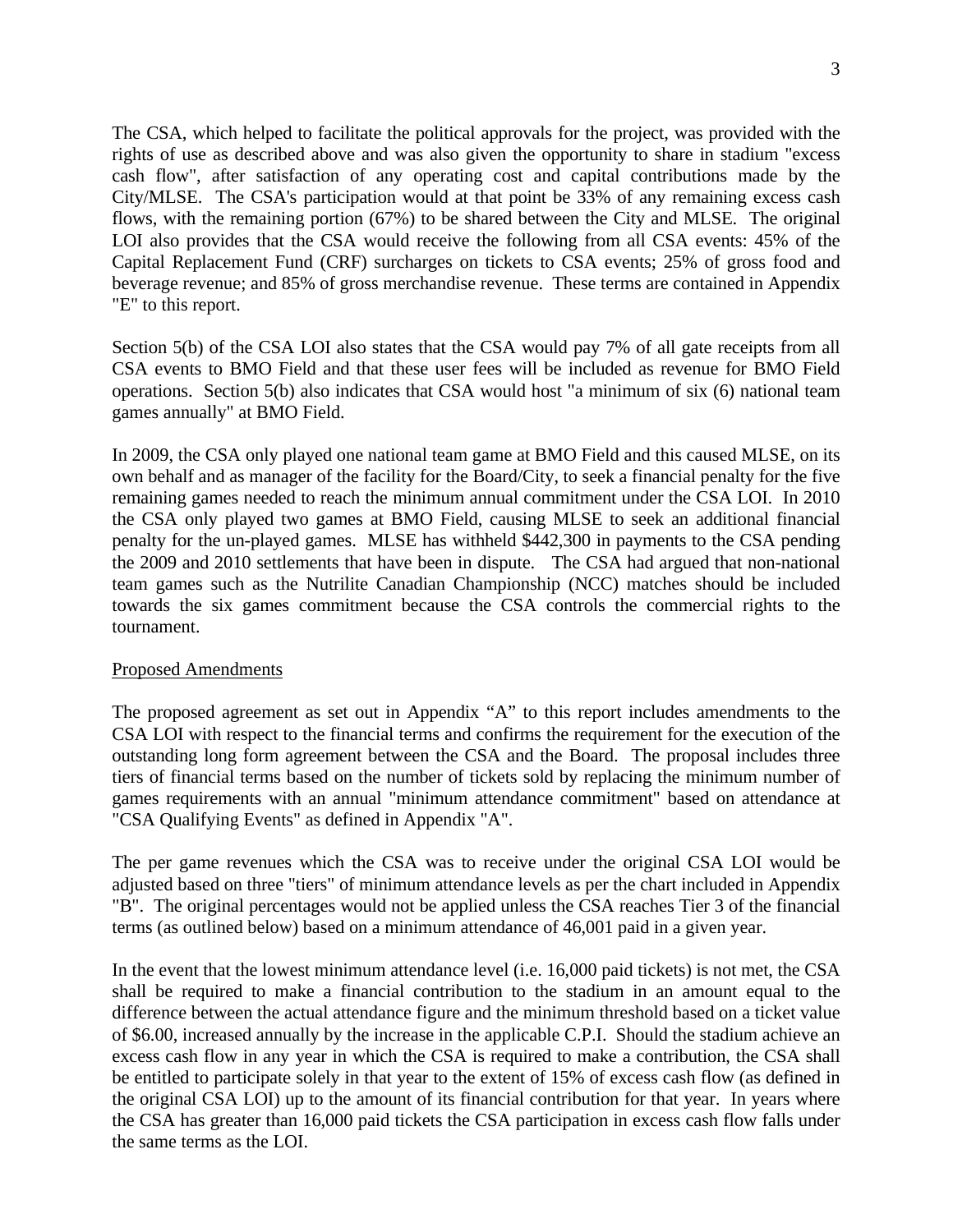Under the proposed agreement qualifying events to the new minimum attendance commitment are more clearly defined and do not include the NCC matches but do allow for consideration of non national teams where the CSA acts as local promoter to qualify towards the minimum attendance commitment. In addition, as part of this arrangement, the CSA agrees to release any of its claims to the money held by BMO Field for the 2009 and 2010 contract years.

| Below is a summary of the financial impact of the amendments when compared to the original |  |  |
|--------------------------------------------------------------------------------------------|--|--|
| <b>CSALOI:</b>                                                                             |  |  |

|                                                       | 1 Game     |          |            |            | റ് Game         |              |
|-------------------------------------------------------|------------|----------|------------|------------|-----------------|--------------|
|                                                       |            |          |            |            |                 |              |
| Approximate # of Games:<br>Assumed # of Tickets Sold: | 0.000      |          |            |            | 48.000          |              |
|                                                       |            |          |            |            |                 | <b>Prono</b> |
| CSA Facility EBITDA                                   | ଼ ବେ ବାଠ । | 13 OOO - | 86.900 I   | 253.900 LT | 373.800 L       | 373,800      |
| Penalty                                               |            | 3.000 I  |            |            |                 |              |
| <b>Total Facility EBITDA</b>                          |            | 151.000  | 186.900    | 253.900 L  | 373,800 373,800 |              |
|                                                       | \$Variance | ∃8.700.  | \$Variance | 67,000     | \$Varianœ       |              |
|                                                       | %Variance  |          | %Varianœ   |            | %Varianœ        |              |

Resolving the disagreement with the CSA will benefit BMO Field and will help build our future business with the CSA. It provides a clearer document to work from and will form the foundation of the final licence agreement. Converting the CSA's commitment from national team games played to a minimum number of tickets sold benefits BMO Field by reducing the risk associated with the terms of the CSA LOI. There is greater benefit to the stadium by hosting quality games with higher ticket sales than by hosting a greater number of games with low ticket sales. There are at least seven national teams but ticket sales have shown the greatest demand is for the men's followed by the women's national teams. The men's and women's under 17 and under 20 teams while still considered national teams, would not have the same demand or benefit to BMO Field if their games were used to fulfil a minimum game commitment as provided in the CSA LOI. It should also be recognized that half of any risk associated with these recommended changes falls with MLSE, not the Board, given the terms and conditions of the management agreement between the Board / MLSE.

## **COMMENTS**

This report recommends that City Council approve the BMO Field–Settlement with Canadian Soccer Association **Social** 

**Contact:** Contact: Dianne Young, Chief Executive Officer Telephone: 416-263-3611 Fax: 416-263-3640 Email: Dyoung@explace.on.ca

Dianne Young Chief Executive Officer

 $\overline{\phantom{a}}$  , we can assume that the contract of the contract of the contract of the contract of the contract of the contract of the contract of the contract of the contract of the contract of the contract of the contract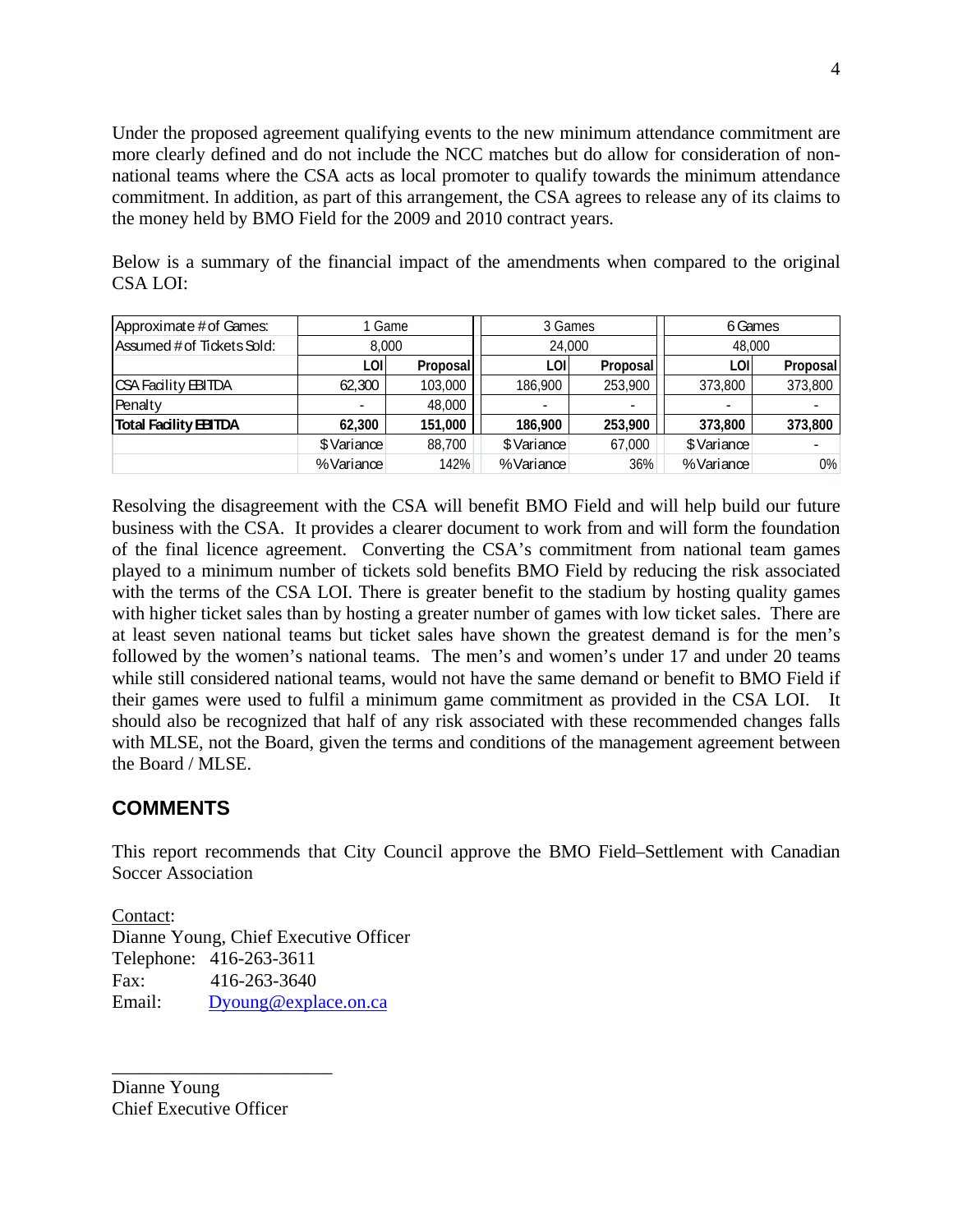#### Appendix "A"

#### Terms and Conditions of Amended Canadian Soccer Association (CSA) LOI

- 1. The financial terms (i.e. rent, user fee participation, food and beverage revenue participation and merchandise revenue participation) set out in Section 5(b) and (c) of the LOI will be replaced by a "three-tiered settlement model" based on annual paid ticket figures for CSA "qualifying" matches held at the Stadium / BMO Field. The financial terms of each "tier" are set forth in Appendix B to this amended LOI. In each contract year, CSA "qualifying" matches will initially be settled under Tier I along with reconciliation of the final attendance numbers at year end and, if applicable, a re-settlement of events will occur to the extent that final attendance figures push the CSA into one of the other two tiers. A sample calculation of a n annual reconciliation is attached as Appendix  $C$ . ESA mo one or the other two tiers. A sample calculation or an annual reconciliation<br>is attached as Appendix C.
- 2. In exchange for the removal of the minimum 6 game commitment enshrined in the LOI, the CSA will agree to an annual "minimum paid attendance commitment" (the "MAC") of 16,000 paid tickets. Failure of the CSA to achieve the MAC in any contract year will require the CSA to make a financial contribution (the "CSA Contribution") to the Stadium/ BMO Field equal to the difference between the MAC and the actual annual paid tickets for CSA "qualifying" matches in a given contract year multiplied by \$6.00 (the "Multiplier"). The Multiplier will increase annually by CPl on an annual basis. A sample calculation of a CSA Contribution is set forth in Appendix D to this letter.However, the CSA Contribution would not be applicable in any year in which the City declines to participate in a major soccer event hosted by the CSA (e.g. 2015 FIFA Women's World Cup). FIFA Women's World Cup).
- 3. For purposes of the MAC, "CSA Qualifying Events" shall mean:
	- (i) all Canadian "national" team soccer matches played at BMO Field for which the CSA is the local "promoter";
	- (ii) save and except for "NCC Matches", any other soccer match held at the Stadium/BMO Field for which CSA acts as the local "promoter"; or
	- (iii) "Special CSA Events".

"NCC Matches" shall mean soccer matches played at the Stadium/BMO Field as part of the Nutralite Canadian Championship tournament (as the same may be renamed, reconstituted or modified over the term), which, for certainty, shall not count towards the MAC.

"Promoter" shall mean, in respect of an event, the person who takes the "promotion risk" by underwriting the promotion and presentation costs of an event in exchange for the right to receive ticket proceeds from such event.

"Special CSA Events" shall mean certain soccer matches that are

(i) organized by the CSA but for which it has shifted, reduced and/or mitigated some or all of the event promotion risk through an agreement with a third party (e.g. local promoter); and,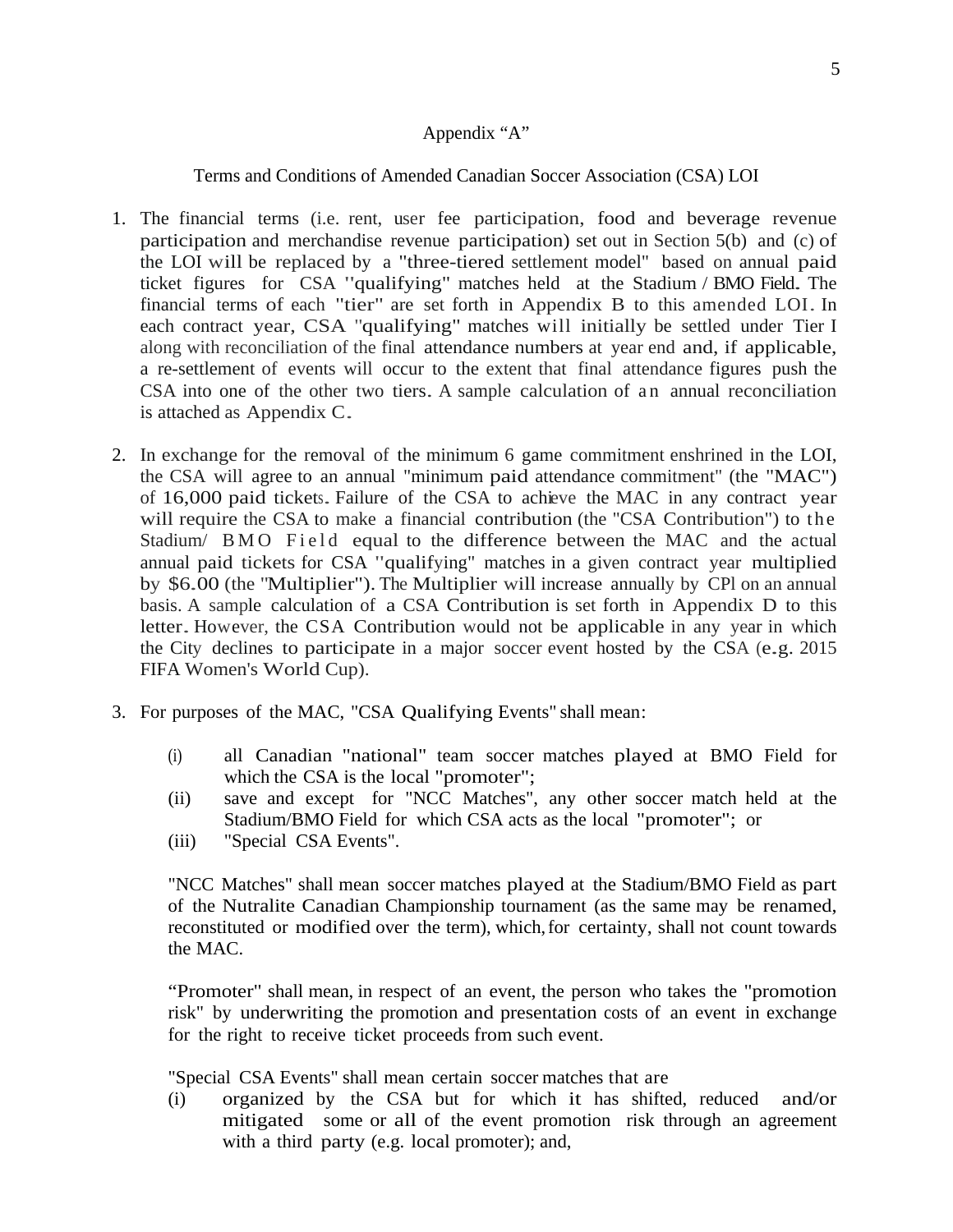- (ii) the Board (or its designee), on behalf of the Stadium, has agreed in advance (acting reasonably) that such event should qualify as a "CSA Qualifying Event" notwithstanding that the CSA has not assumed the promotion risk.
- 4. In any contract year in which the CSA is required to make a CSA Contribution and the Stadium/BMO Field generates "Excess Cash Flow", then the CSA shall be entitled to participate with the City and MLSE in the first distribution of Excess Cash Flow on a 15% (CSA) 85% (City /MLSE) basis up to an amount equal to its CSA Contribution. "Excess Cash Flow" to be defined as gross stadium revenues less Stadium/BMO Field operating costs, realty taxes and the amount of any reimbursements to MLSE and/or the City in respect of the funding of operating cost shortfalls and/or capital contributions for capital expenditures by MLSE and/or the City. In such circumstances, the CSA shall not be entitled to any "user fee rebate" as contemplated in Section  $5(g)$  of the LOI. In all other circumstances (i.e. Tier 2 and Tier 3), the provisions of Section 5(g) of the LOI shall govern.
- 5. The CSA shall negotiate and execute a long term user agreement with the Board as contemplated by the amended LOI based on the Stadium's/BMO Field's standard form user agreement which incorporates the provisions of the LOI, as amended by the terms of this amended LOI, together with such other changes as the parties may agree upon (the "CSA User Agreement").
- 6. The CSA confirms that the terms of this amended LOI have been approved by the CSA's Board of Directors and there are no further consents, approvals, permissions or licenses to be obtained or secured by the CSA that are necessary or required for the implementation of the terms of this amended LOI and the negotiation and execution of the CSA User Agreement.
- 7. The CSA confirms that as partial consideration for amending the terms of the CSA LOI as stated herein that it does hereby fully and forever release MLSE, the Board, the City and the Stadium / BMO Field of and from any and all claims, debts, liabilities, actions, causes of action, sums, losses, costs complaints, and demands of every nature or kind which CSA ever had, now has, or hereafter may have in respect of any cause, matter or thing arising out of or in connection with the settlement of CSA events at the Stadium for the 2009 and 2010 contract years, Including, without limitation, any claim or entitlement to the sum of \$442,300 currently held by the Stadium / BMO Field in respect of such contract years.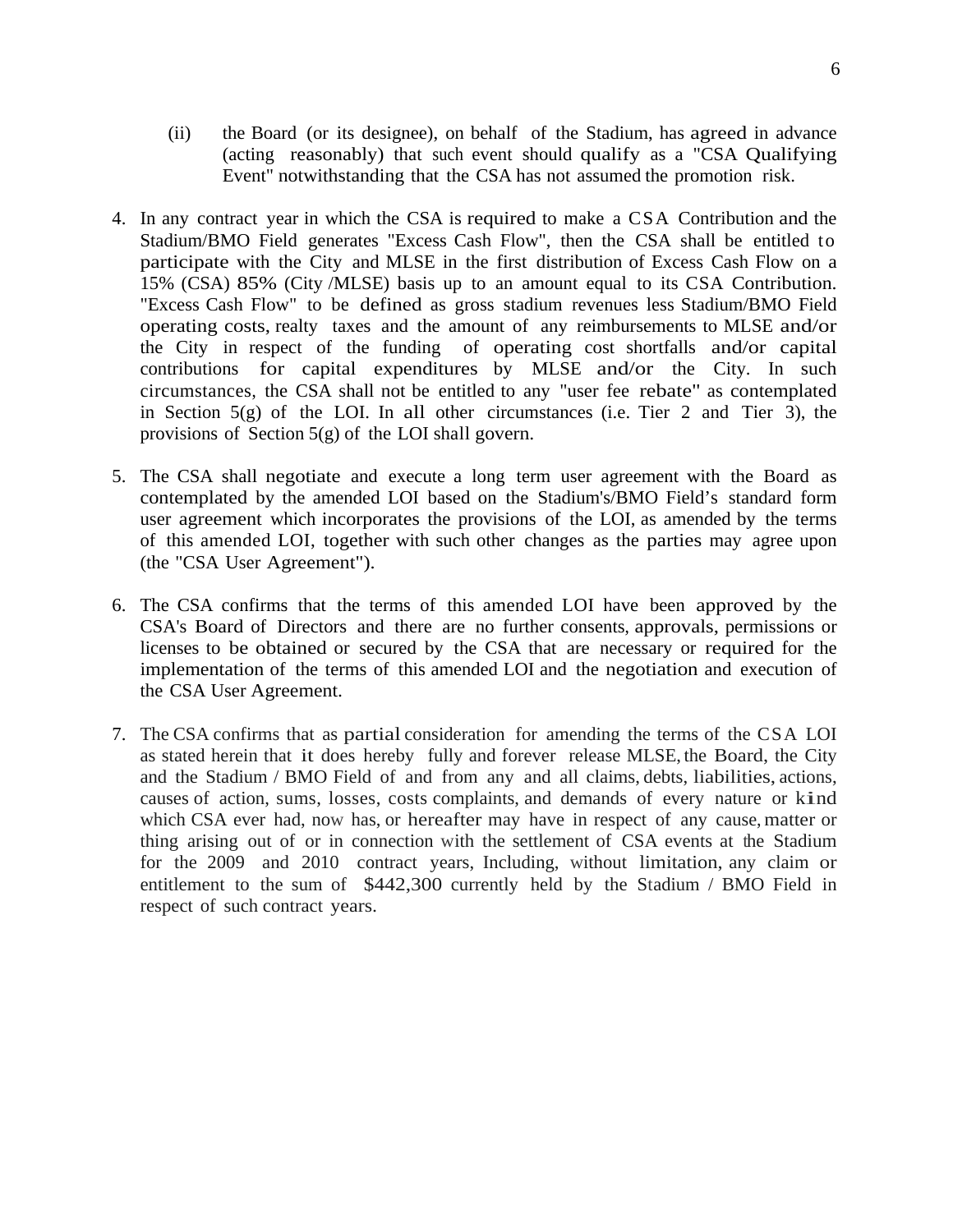### Appendix "B"

## Proposed Financial Terms

|                                                                                      | Tier 1                                                                                                                                            | Tier 2            | Tier 3                                                                                                                                                                      |
|--------------------------------------------------------------------------------------|---------------------------------------------------------------------------------------------------------------------------------------------------|-------------------|-----------------------------------------------------------------------------------------------------------------------------------------------------------------------------|
| Number of Tickets Sold                                                               | $0 - 16,000$                                                                                                                                      | $16,001 - 46,000$ | $46,001 +$                                                                                                                                                                  |
| User Fee paid to BMO<br>Field (as a percentage<br>of gate, net of taxes<br>and CRF)  | 15%                                                                                                                                               | 10%               | 7%                                                                                                                                                                          |
| Merchandise Commission<br>(facility share)                                           | 25%                                                                                                                                               | 20%               | 15%                                                                                                                                                                         |
| <b>CSA</b> Share of CRF                                                              | 0%                                                                                                                                                | 0%                | 45%                                                                                                                                                                         |
| CSA Share of Food &<br><b>Beverage Sales</b>                                         | 0%                                                                                                                                                | 10%               | 25%                                                                                                                                                                         |
| Participate in Excess Cash Yes – capped at the<br>Distribution financial top-up paid | financial top-up paid by<br>the CSA. Under Tier 1,<br>the CSA does not get an<br>opportunity to a rent<br>rebate as stipulated in<br>the CSA LOI. | paid by the CSA.  | $Yes$ – consistent with $Yes$ – consistent with the<br>the terms of the CSA $\vert$ terms of the CSA LOI,<br>LOI, capped at the rent capped at the rent paid<br>by the CSA. |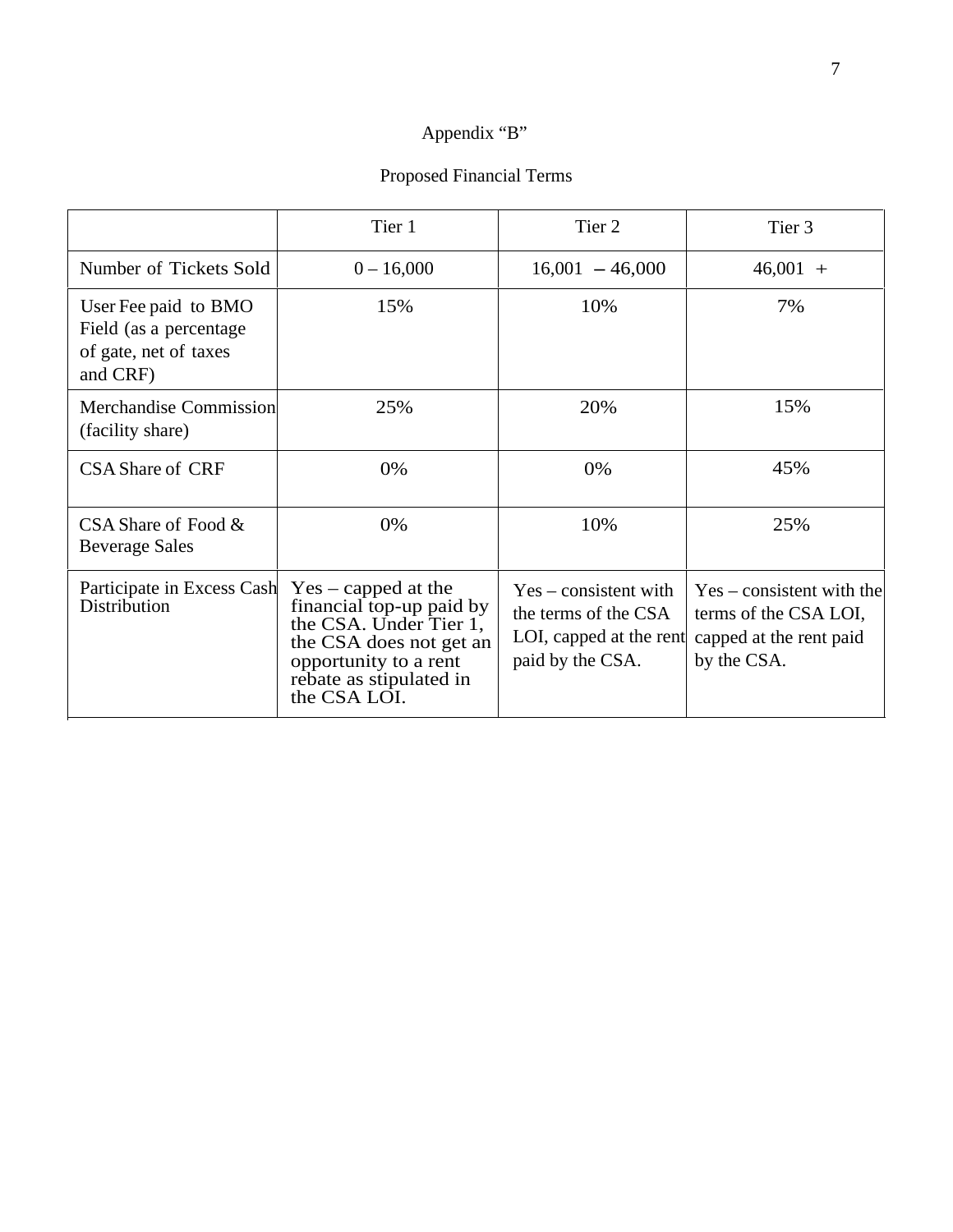#### Appendix "C"

#### Sample Reconciliation

The following is a sample calculation for event settlements in a year based on the three Tiers. The key assumptions used in the calculation are:

- 1. Average ticket price, net of tax \$20.00
- 2. Tickets sold equals Stile Count
- 3. Food & Beverage per caps \$7.50
- 4. Merchandise per caps \$1.50
- 5. CRF, net of tax \$1.55/ticket

|                                                          | Tier     | Tier 2   | Tier 3    |
|----------------------------------------------------------|----------|----------|-----------|
| <b>Tickets Sold</b>                                      | 8,000    | 24,000   | 48,000    |
| User Fee Paid to BMO                                     | (24,000) | (48,000) | (67,200)  |
| Merchandise Commission Paid to<br><b>BMO</b> Field       | (3,000)  | (7,200)  | (10, 800) |
| CRF Revenue share received<br>from BMO Field             |          |          | 33,480    |
| Food & Beverage Revenue share<br>received from BMO Field |          | 18,000   | 90,000    |
| <b>MAC</b>                                               | (48,000) |          |           |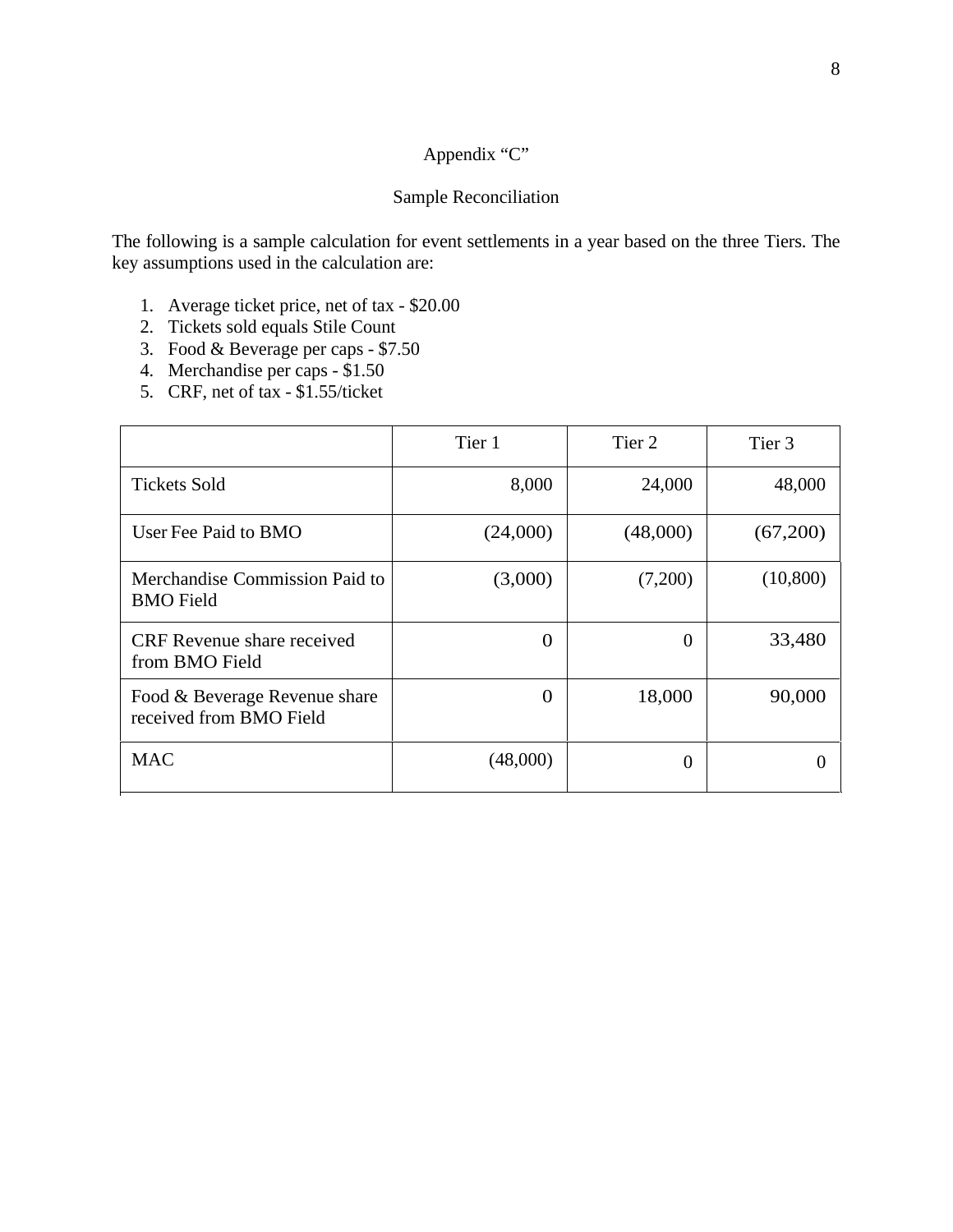#### Appendix "D"

## Sample "MAC" Calculation

|                                          | Example 1 | Example 2 | Example 3 |
|------------------------------------------|-----------|-----------|-----------|
| Tickets sold at CSA Qualifying<br>Events | 8,000     | 24,000    | 48,000    |
| <b>MAC</b> threshold                     | 16,000    | 16,000    | 16,000    |
| <b>Ticket Excess (Shortfall)</b>         | (8,000)   | 8,000     | 32,000    |
| MAC (\$6 x ticket shortfall)             | \$48,000  | \$0       |           |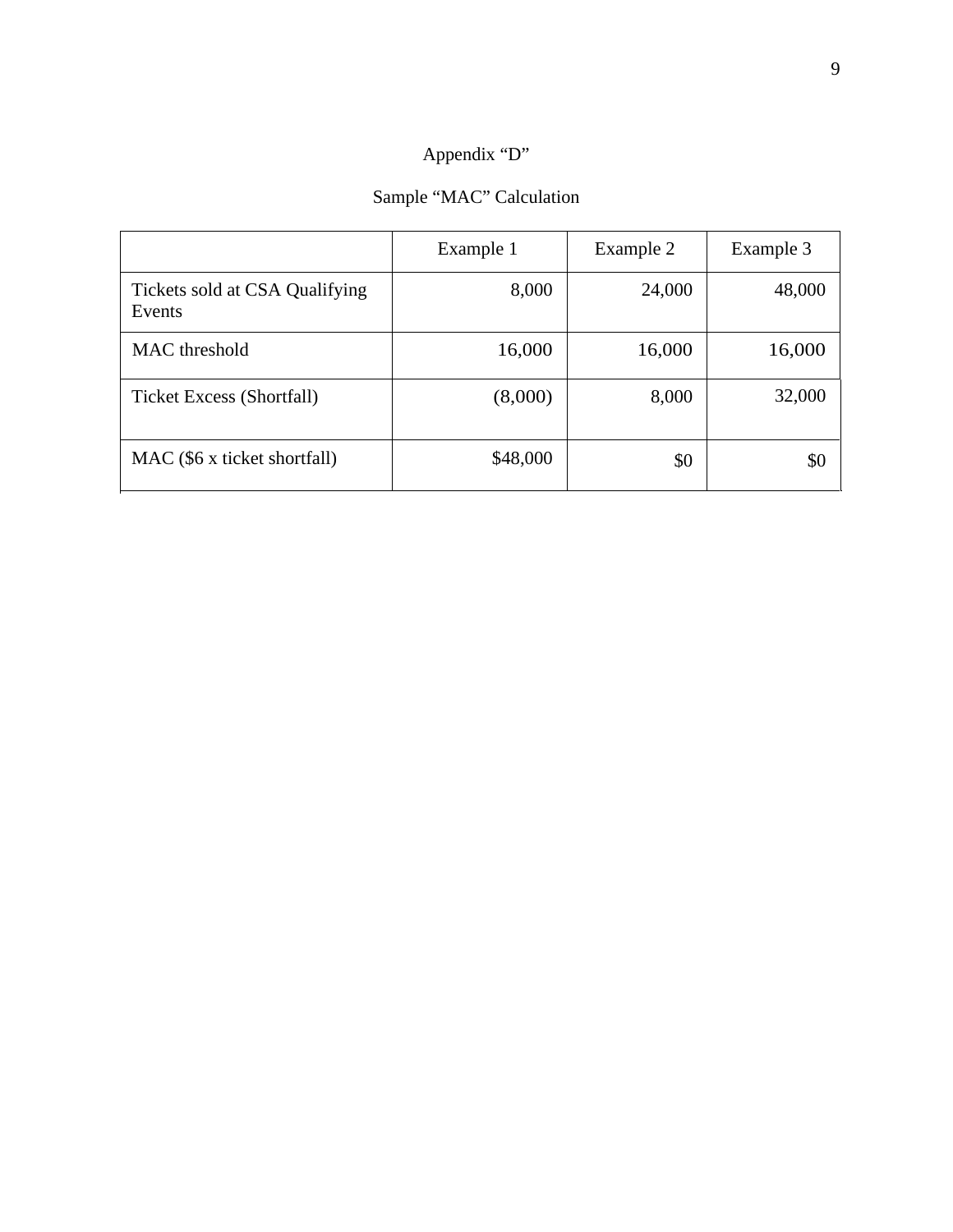#### Appendix "E"

### Existing CSA LOI Terms

As contemplated above, CSA would enjoy certain usage rights with respect to the Stadium on the following basis:

- 1. CSA User/Participation Agreement:
- (a)  $Term$ :</u>

Participation term commencing on Stadium opening and terminating December 21, 2027.

(b) User Fees:

The CSA would pay seven percent (7%) of all gate receipts from all CSA events. Such user fee shall be included in revenues for Stadium operations. CSA would host a minimum of six (6) national team games at the Stadium annually.

(c) Share of Stadium Revenues:

CSA would receive the following share of revenues:

- 45% of all "facility user fees" from the sale of CSA tickets;  $\bullet$
- 25% of gross food and beverage revenue from CSA events. MLSE to be  $\bullet$ responsible for staffing and cost of goods; and
- 85% of gross merchandise revenue from CSA events. CSA to be responsible for  $\bullet$ providing products for sale, whereas MLSE would be responsible for staffing.
- (d) Event Day Costs:

CSA would be responsible for customary direct event day operating costs excluding (without limitation) parking attendants, food and beverage staff, and merchandise vendors.

(e) Capital Expenditures:

CSA would not be responsible for post completion capital repairs and improvements, unless made necessary as a result of CSA's acts or omissions.

(f) Realty Taxes:

CSA would be responsible for any realty taxes assessed in respect of its use, including in respect of any space which it occupies only. Subject to the approval of City Council, the City/Board will cooperate with CSA and MLSE in structuring this arrangement in a manner so that realty taxes payable are minimized provided that the changes in question don't materially impact the City's risk profile. For greater certainty, "co-operation" shall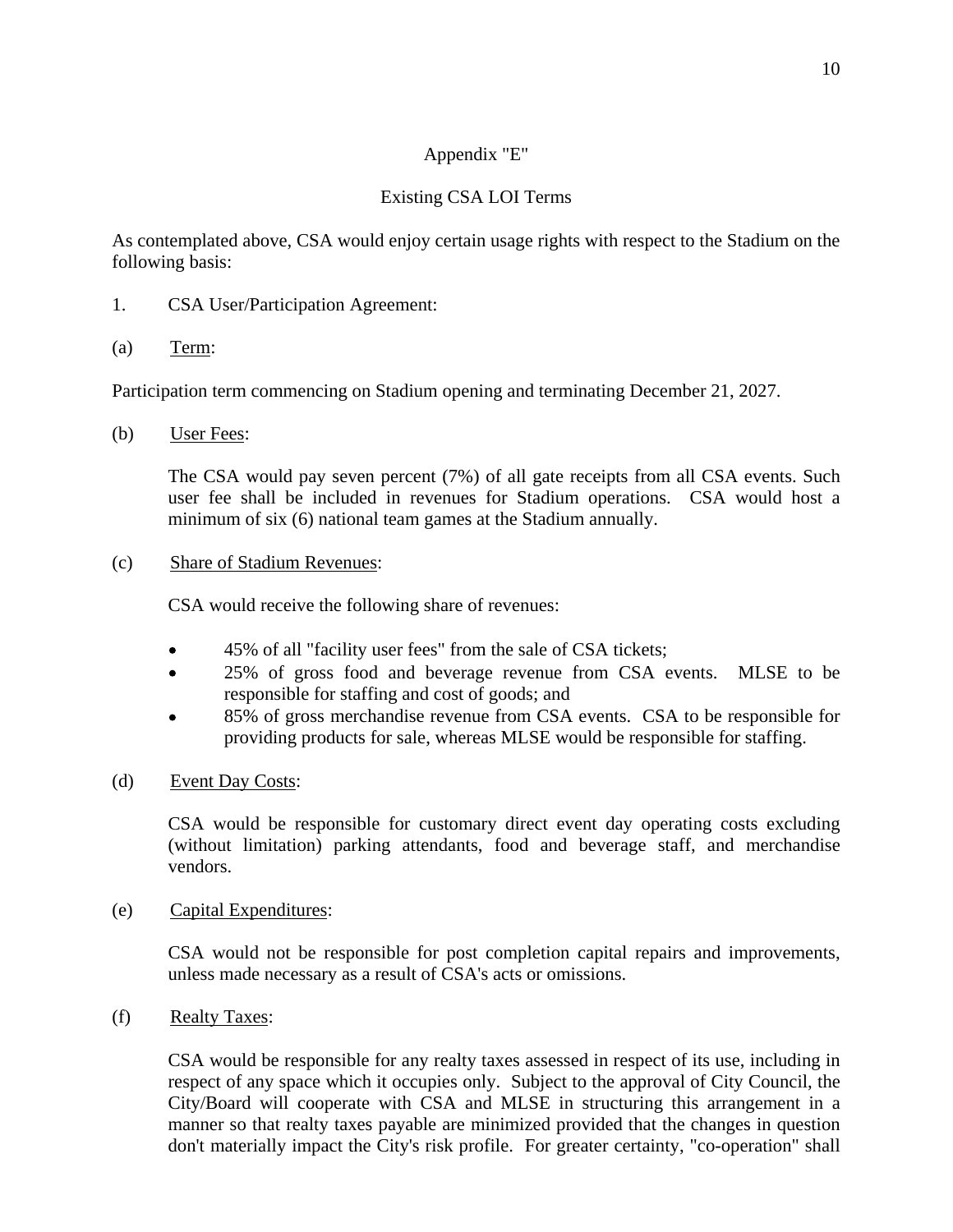not include any obligation on the City to exempt the Stadium from the payment of realty or other taxes.

#### (g) User Fee Rebate:

A portion of excess cash flow from the Stadium shall be allocated in accordance with subsection 3(c) as a rebate in any given year against the User Fees payable by CSA in that year.

#### (h) Insurance/Indemnity:

CSA shall be responsible for obtaining and maintaining insurance in accordance with industry standards, including:

- comprehensive general liability insurance (minimum \$5 million per occurrence);
- property insurance in full replacement value of all property owned by CSA or for which it is legally liable, including inventory and stock, furnishings and chattels located within the Stadium; and
- owned and non-owned automobile liability (minimum \$2 million per occurrence),

all in such form (e.g. clauses re: additional insureds, severability of interest, waiver of subrogation, notice of cancellation, etc.) and amount as may be required by the City's Insurance and Risk Management Group.

CSA and the City/Board shall agree to mutually indemnify each other for their breach, negligence and willful misconduct in respect of the Stadium.

#### (i) Participation in Revenue:

In each year of the Management Agreement (or any portion thereof), the City/Board and MLSE would be entitled to participate in the Excess Cash Flow (defined below) received in connection with the operation of the Stadium in the following order of priority:

(i) to MLSE in respect of any contribution to operating costs made pursuant to paragraph 3(h) (i) below;

(ii) to the City/Board and MLSE, pari passu and pro rata to the extent of any prior contributions to excess operating costs (as referred to in paragraph 3(h)(ii) below);

(iii) to the City/Board \$250,000 and to MLSE \$250,000, pari passu (CPI adjusted annually); and

(iv) thereafter, pari passu to:

CSA, 33%, as a rebate of its user fees, up to the amount of such fees for the year in question; and

 $\Box$  the City/Board and to MLSE the balance (50:50).

"Excess Cash Flow" to be defined as all receipts allocated to the Stadium after deduction of realty taxes (to the extent eligible), operating costs, MLSE's basic management fee referred to in subsection 3(b) above and Capital Contributions, in that order).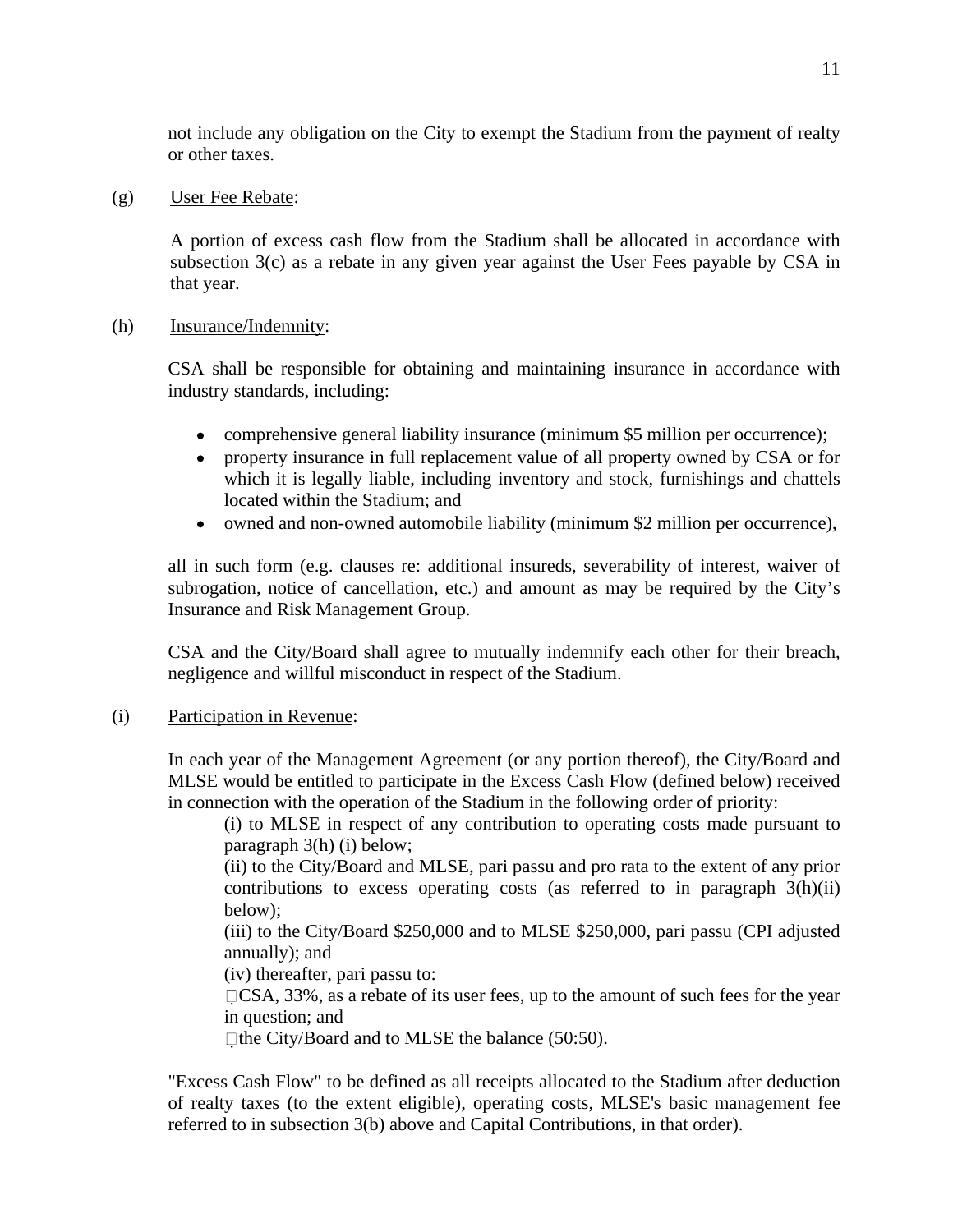#### (j) City/Board/CNEA Use:

The City/Board shall be entitled to 50% of the available operating days in respect of the Stadium for a usage fee set at an amount sufficient to cover incremental Stadium operating costs only. The actual designated days and weeks for such City/Board use shall be as agreed upon annually between MLSE and the City/Board, each acting reasonably and each giving priority to the scheduling of CSA and Team events, and in particular, subject to adjustment on no less than 8 weeks prior written notice in respect of major stadium events that were not anticipated at the time of the annual scheduling.

City/Board also to have the right to use the Stadium in the event that Toronto hosts the Olympics, the World's Fair or other international event provided that, in the case of the World's Fair or another such international event of significant duration (other than the Olympics,) MLSE shall be able to continue to use the Stadium for regularly scheduled professional soccer games and CSA shall be able to continue to use the Stadium for official FIFA qualifying games. Revenue from World's Fair, the Olympics or any other international event shall be included in revenues for Stadium Operations.

#### (k) CNEA/Molson Indy Use:

The use of the Stadium will be restricted during certain site-wide events held at Exhibition Place including, without limitation, the CNE and the Molson Indy. Scheduling of such site-wide events (excluding the CNE and the Molson Indy) shall be made in accordance with a booking protocol to be established by the parties, each acting reasonably. During the CNE Period, MLSE shall be able to continue to use the Stadium for its regularly scheduled professional soccer games and CSA shall be able to continue to use the Stadium for official FIFA qualifying games, each in accordance with a CNE booking protocol to be established by the parties or otherwise approved by the CNEA in writing. The CNE booking protocol shall provide that MLSE and CSA shall be permitted up to two (2) games each during the annual CNE 18 day period (the "CNE Period"); provided that each of MLSE and CSA shall use their best efforts to schedule such games on weekdays during such period or on the first weekend of such period. A ticket to such games within the Stadium will also operate as a ticket into the CNE generally. The use of the Stadium during the Molson Indy by MLSE or CSA shall only be permitted with the prior approval of the Molson Indy in writing, which is to be obtained prior to December 15, 2005.

Provided that MLSE and CSA are permitted their minimum usage of the Stadium as set out in the previous paragraph, the CNEA would have the opportunity to use the Stadium during the annual CNE Period provided that such CNE event was either available to the CNE visitors as part of the general admission to the CNE (in which event the CNE would pay only the incremental costs of using the Stadium) or was available at a premium over the general admission price, in which event a percentage of the premium (to be agreed with the CNEA) shall form part of revenues for Stadium operations.